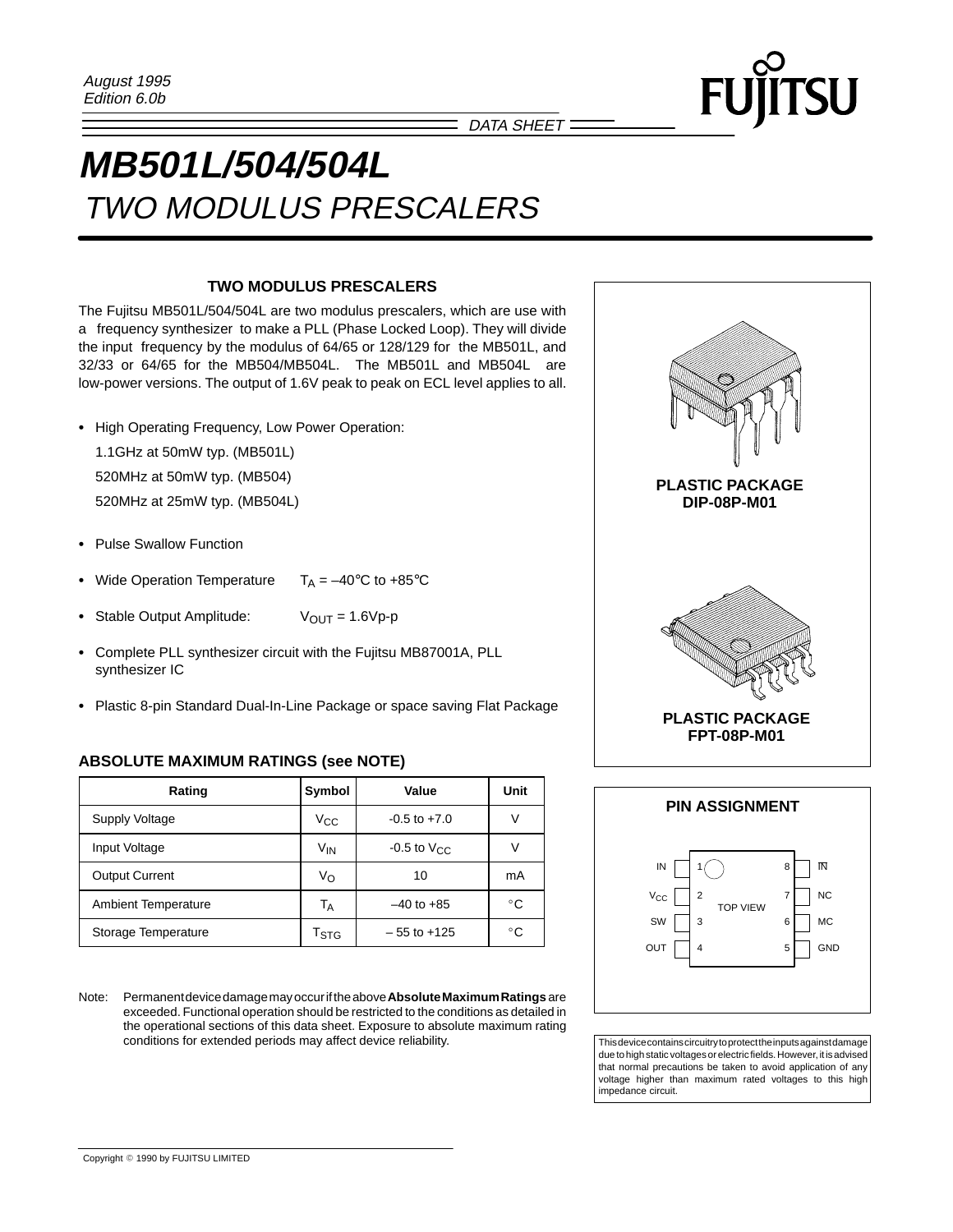

**Figure 1. Block Diagrams**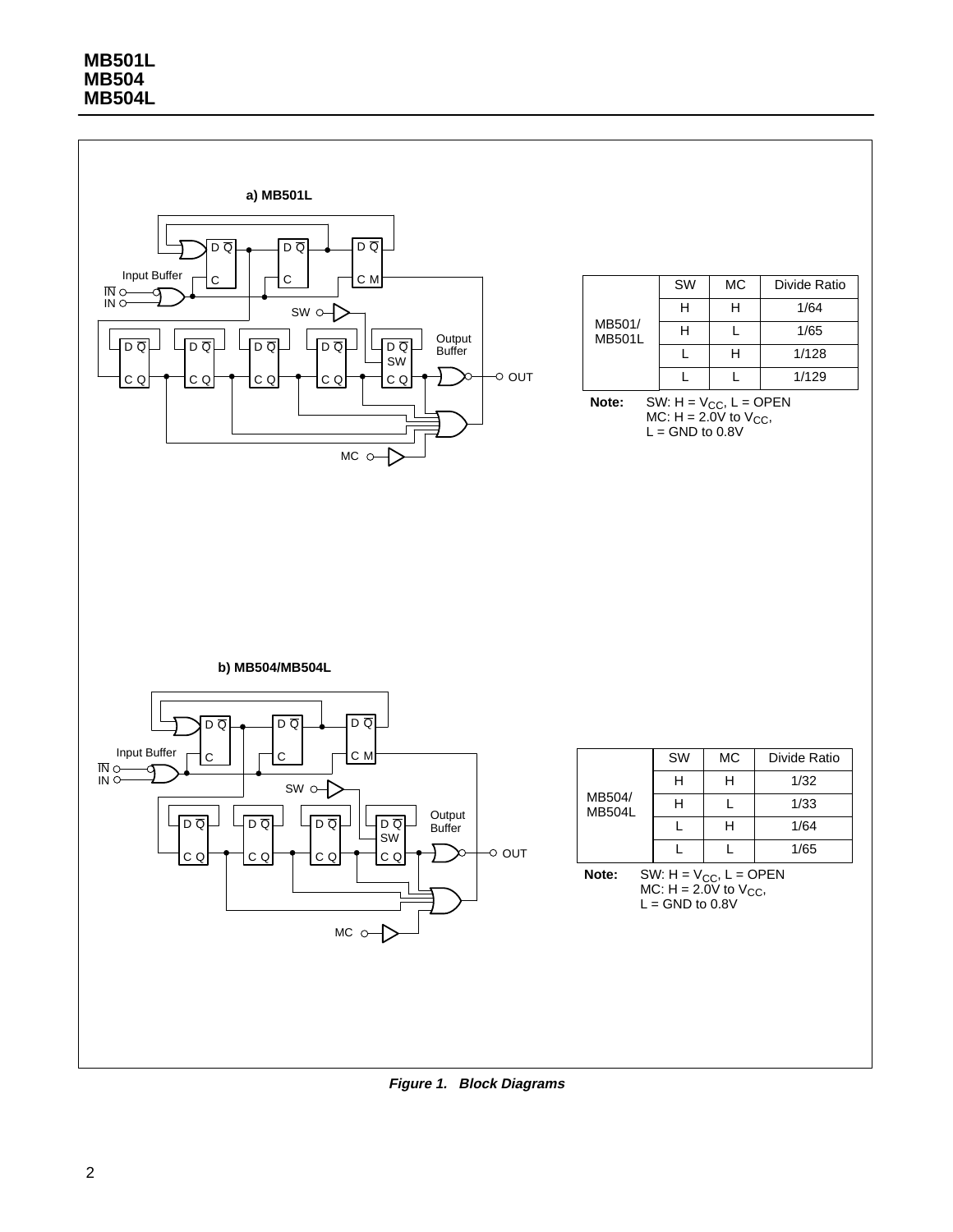## **PIN DESCRIPTION**

| <b>Pin Number</b> | Symbol                  | <b>Function</b>                                     |  |  |
|-------------------|-------------------------|-----------------------------------------------------|--|--|
| 1                 | IN                      | Input                                               |  |  |
| $\overline{2}$    | $V_{\rm CC}$            | DC Supply Voltage                                   |  |  |
| $\mathbf{3}$      | SW                      | Divide Ratio Control Input (See Divide Ratio Table) |  |  |
| $\overline{4}$    | <b>OUT</b>              | Output                                              |  |  |
| 5                 | <b>GND</b>              | Ground                                              |  |  |
| 6                 | МC                      | Modulus Control Input (See Divide Ratio Table)      |  |  |
| 7                 | <b>NC</b>               | Non Connection                                      |  |  |
| 8                 | $\overline{\mathsf{N}}$ | Complementary Input                                 |  |  |

# **RECOMMENDED OPERATING CONDITIONS**

| <b>Parameter</b>    | Symbol       |       |      |       |             |
|---------------------|--------------|-------|------|-------|-------------|
|                     |              | Min.  | Typ. | Max.  | Unit        |
| Supply Voltage      | $V_{\rm CC}$ | 4.5   | 5.0  | 5.5   | $\vee$      |
| Output Current      | $I_{\rm O}$  |       | 1.2  |       | mA          |
| Ambient Temperature | $T_A$        | $-40$ |      | $+85$ | $^{\circ}C$ |
| Load Capacitance    | $C_L$        |       |      | 12    | pF          |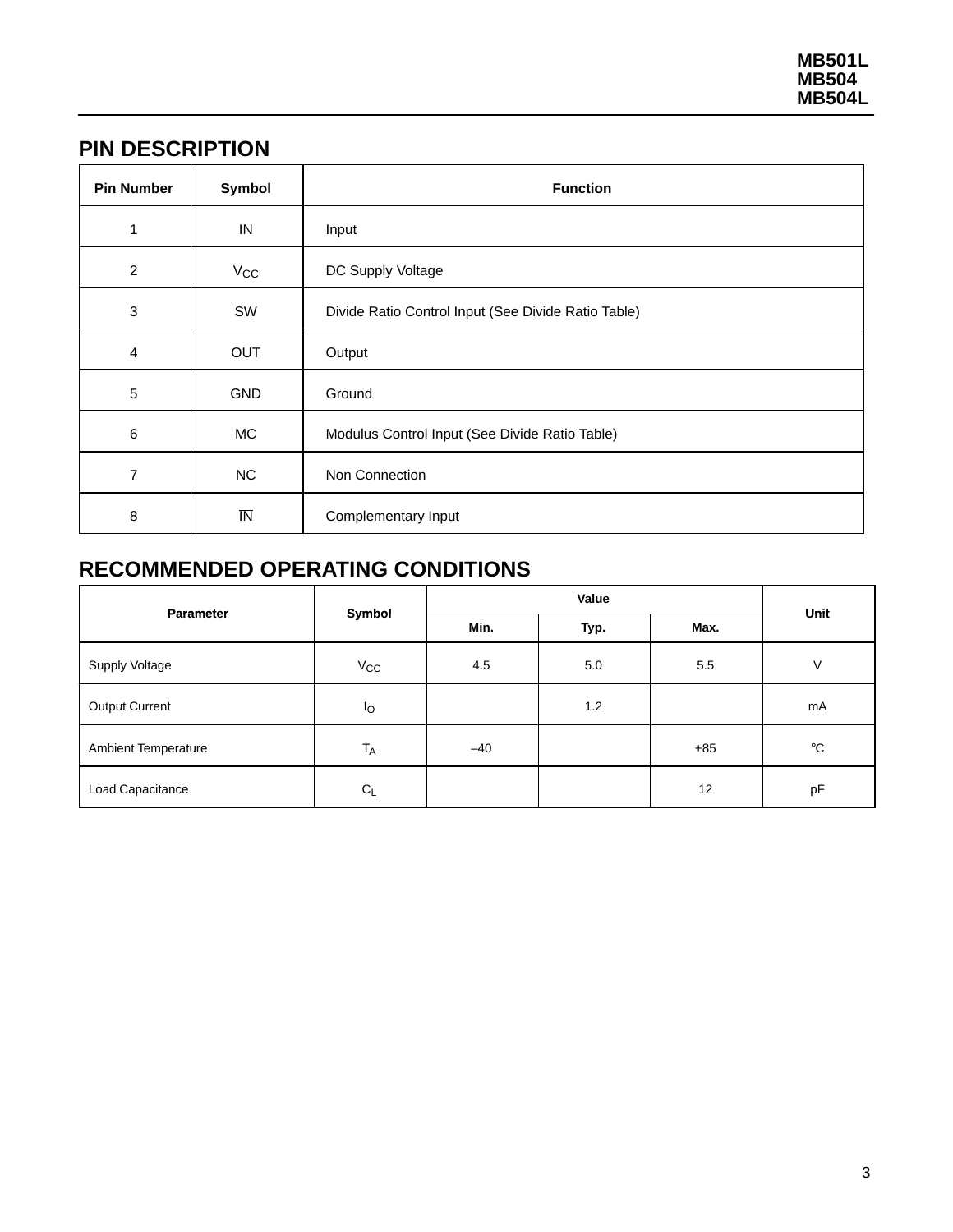## **ELECTRICAL CHARACTERISTICS (Recommended Operating Conditions unless otherwise noted)**

| <b>Parameter</b>                 |               | Symbol                           | <b>Conditions</b>                       | Value           |              |               |            |
|----------------------------------|---------------|----------------------------------|-----------------------------------------|-----------------|--------------|---------------|------------|
|                                  |               |                                  |                                         | Min.            | Typ.         | Max.          | Unit       |
|                                  | <b>MB501L</b> |                                  | I/O pins are open                       |                 | 10           | $14*$         | mA         |
| Power Supply Current             | MB504         | $I_{\rm CC}$                     |                                         |                 | 10           | $14*$         | mA         |
|                                  | <b>MB504L</b> |                                  |                                         |                 | 5            | $7^*$         | mA         |
| Output Amplitude                 |               | $V_{\rm O}$                      |                                         | 1.0             | 1.6          |               | $V_{P-P}$  |
| Input Frequency                  | <b>MB501L</b> |                                  | With input coupling<br>capacitor 1000pF | 10              |              | 1100          | <b>MHz</b> |
|                                  | MB504         | $f_{\mathsf{IN}}$                |                                         | 10 <sup>1</sup> |              | 520           | <b>MHz</b> |
|                                  | <b>MB504L</b> |                                  |                                         | 10              |              | 520           | <b>MHz</b> |
| Input Signal Amplitude for IN    | <b>MB501L</b> | $P_{IN}$                         |                                         | $-4$            |              | 5.5           | dBm        |
|                                  | MB504         |                                  |                                         | $-12$           |              | 10            | dBm        |
|                                  | <b>MB504L</b> |                                  |                                         | $-12$           |              | 10            | dBm        |
| High Level Input Voltage for MC  |               | V <sub>HHM</sub>                 |                                         | 2.0             |              |               | $\vee$     |
| Low Level Input Voltage for MC   |               | V <sub>ILM</sub>                 |                                         |                 |              | 0.8           | $\vee$     |
| High Level Input Voltage for SW  |               | $\mathsf{V}_{\mathsf{IHS}}^{**}$ |                                         | $V_{CC}$ -0.1   | $V_{\rm CC}$ | $V_{CC}$ +0.1 | $\vee$     |
| Low Level Input Voltage for SW   |               | V <sub>ILS</sub>                 |                                         | <b>OPEN</b>     |              | $\vee$        |            |
| High Level Input Current for MC  |               | <b>I</b> <sub>IHM</sub>          | $V_{IH} = 2.0V$                         |                 |              | 0.4           | mA         |
| Low Level Input Current for MC   |               | <b>IILM</b>                      | $V_{IL} = 0.8V$                         | $-0.2$          |              |               | mA         |
| Modulus Set-up Time<br>MC to OUT | <b>MB501L</b> |                                  |                                         |                 | 16           | 26            | ns         |
|                                  | MB504         | $t_{\sf SET}$                    |                                         |                 | 20           | 30            | ns         |
|                                  | <b>MB504L</b> |                                  |                                         |                 | 18           | 28            | ns         |

**Note:**  $*V_{CC} = 5V$ ,  $T_A = 25^{\circ}C$ <br>\*\* Design Guarantee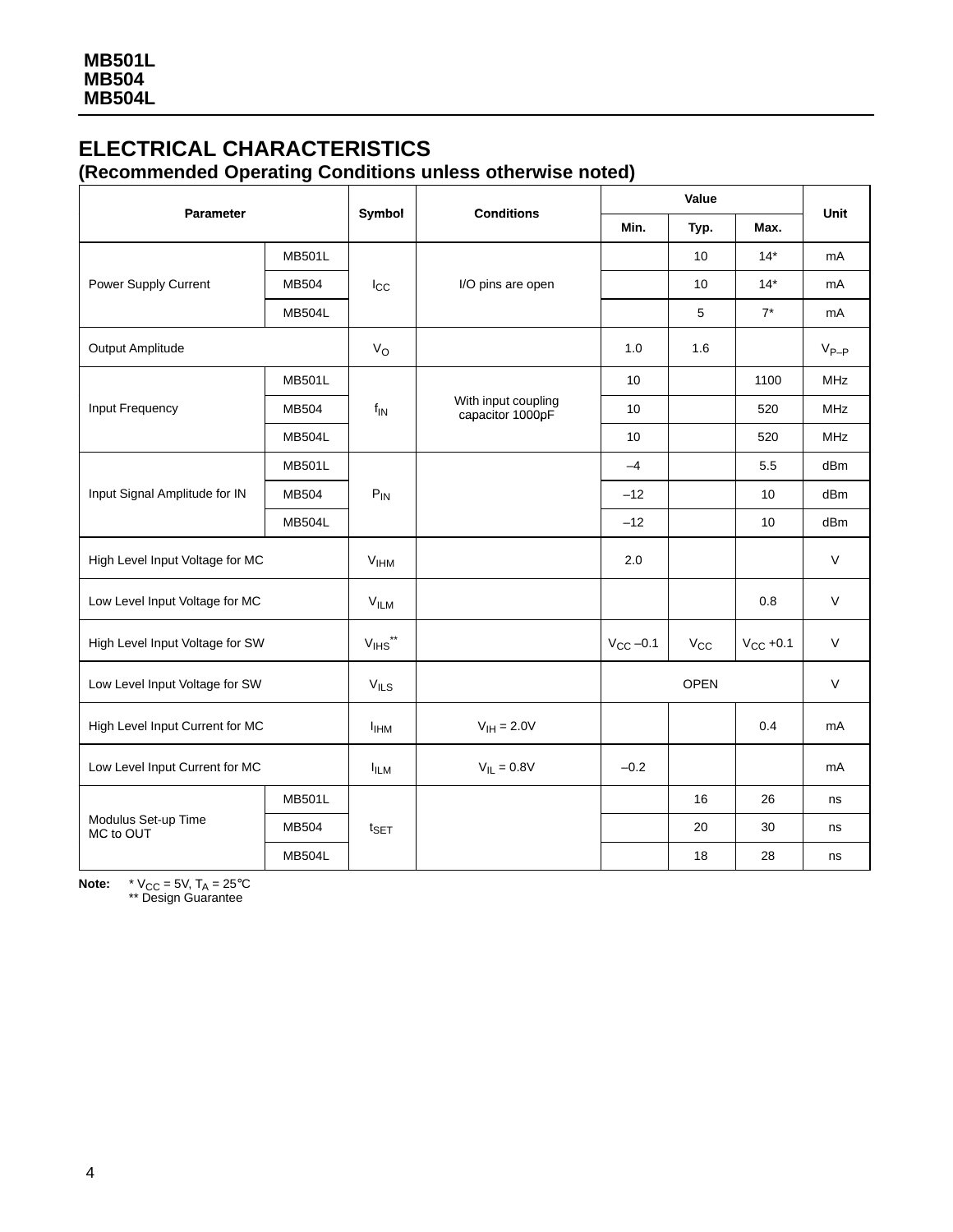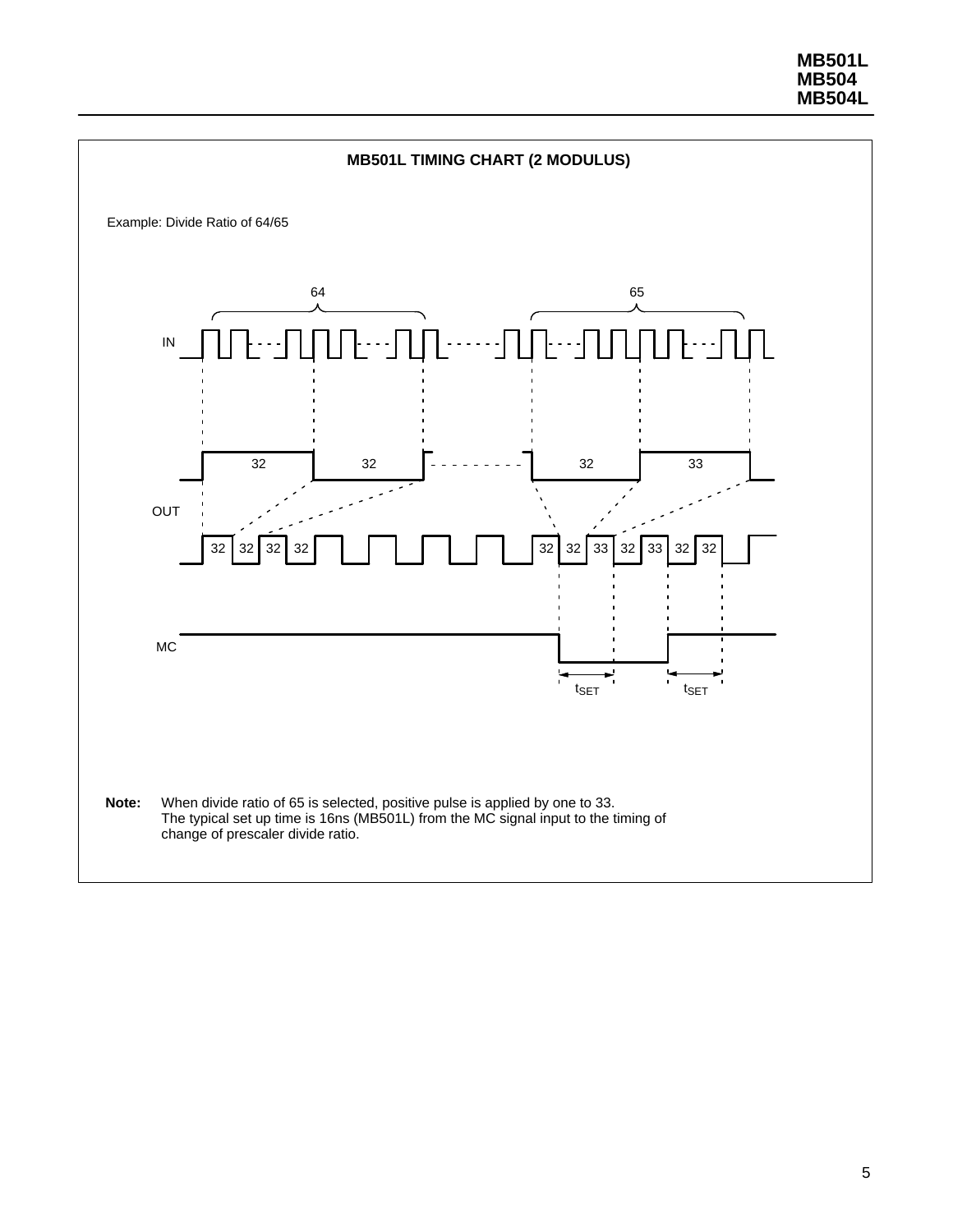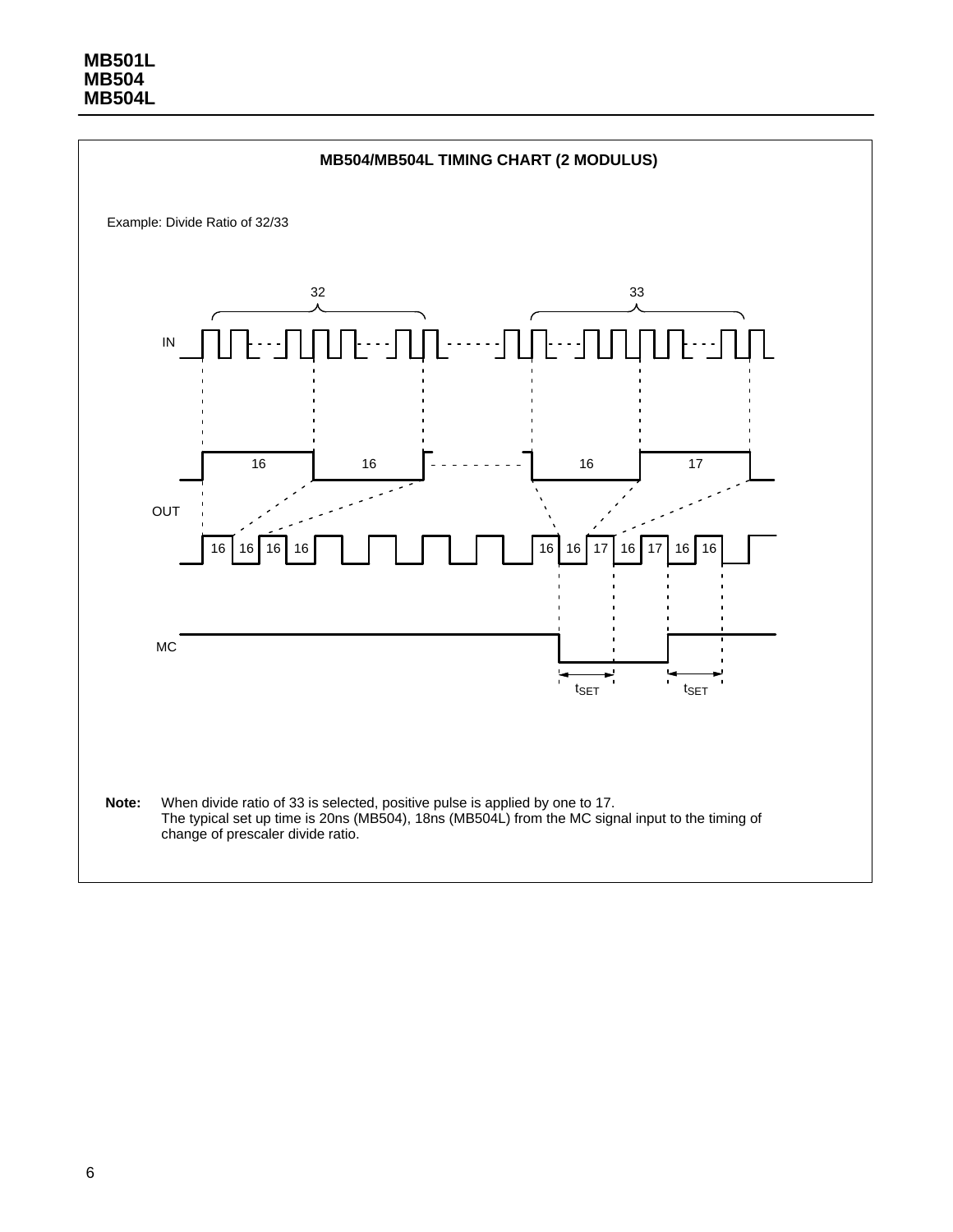

**Figure 2. Test Circuit**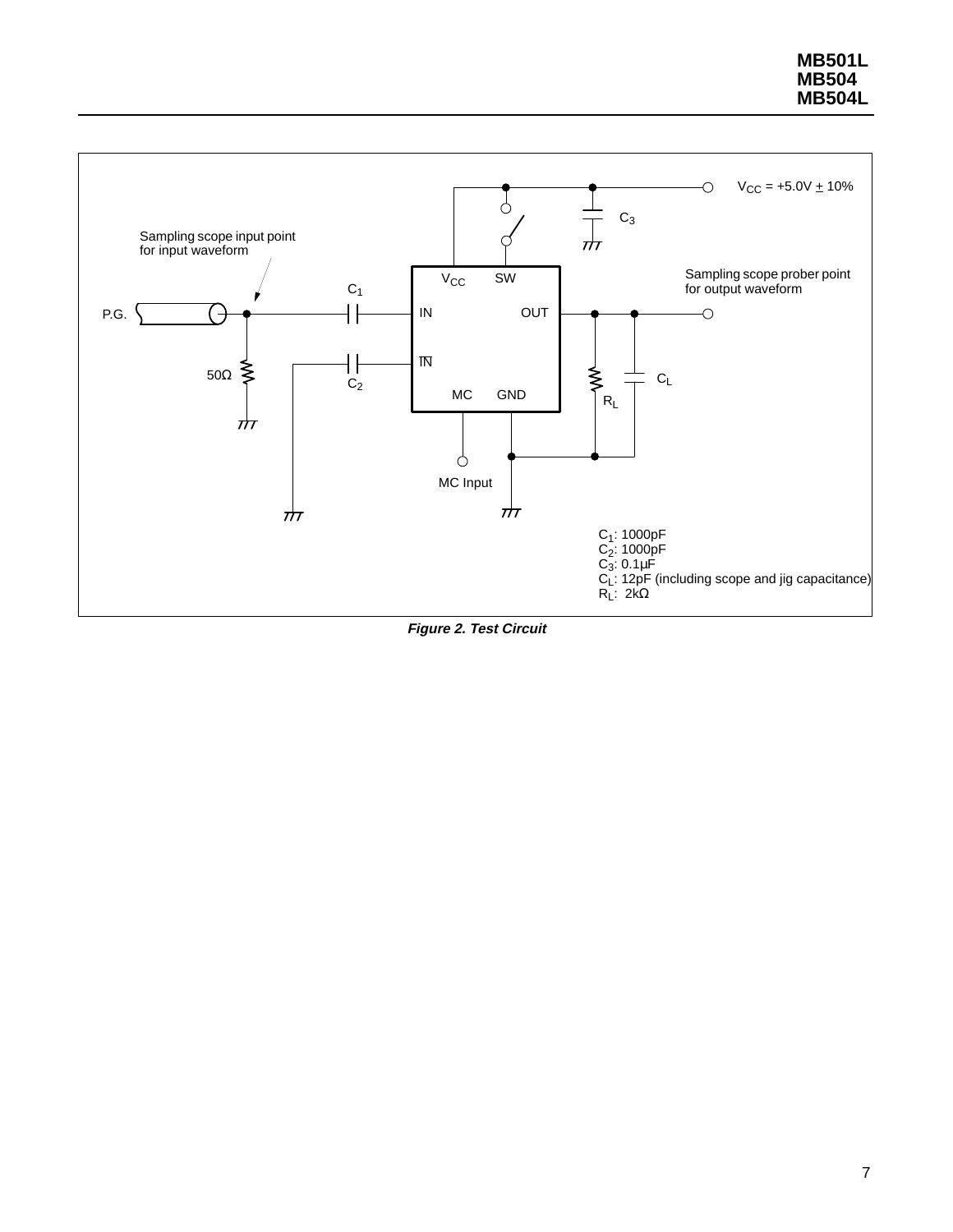## **TYPICAL CHARACTERISTICS CURVES**



**Figure 3. Input Signal Amplitude vs. Input Frequency**



**Figure 4. Input Signal Amplitude vs. Input Frequency**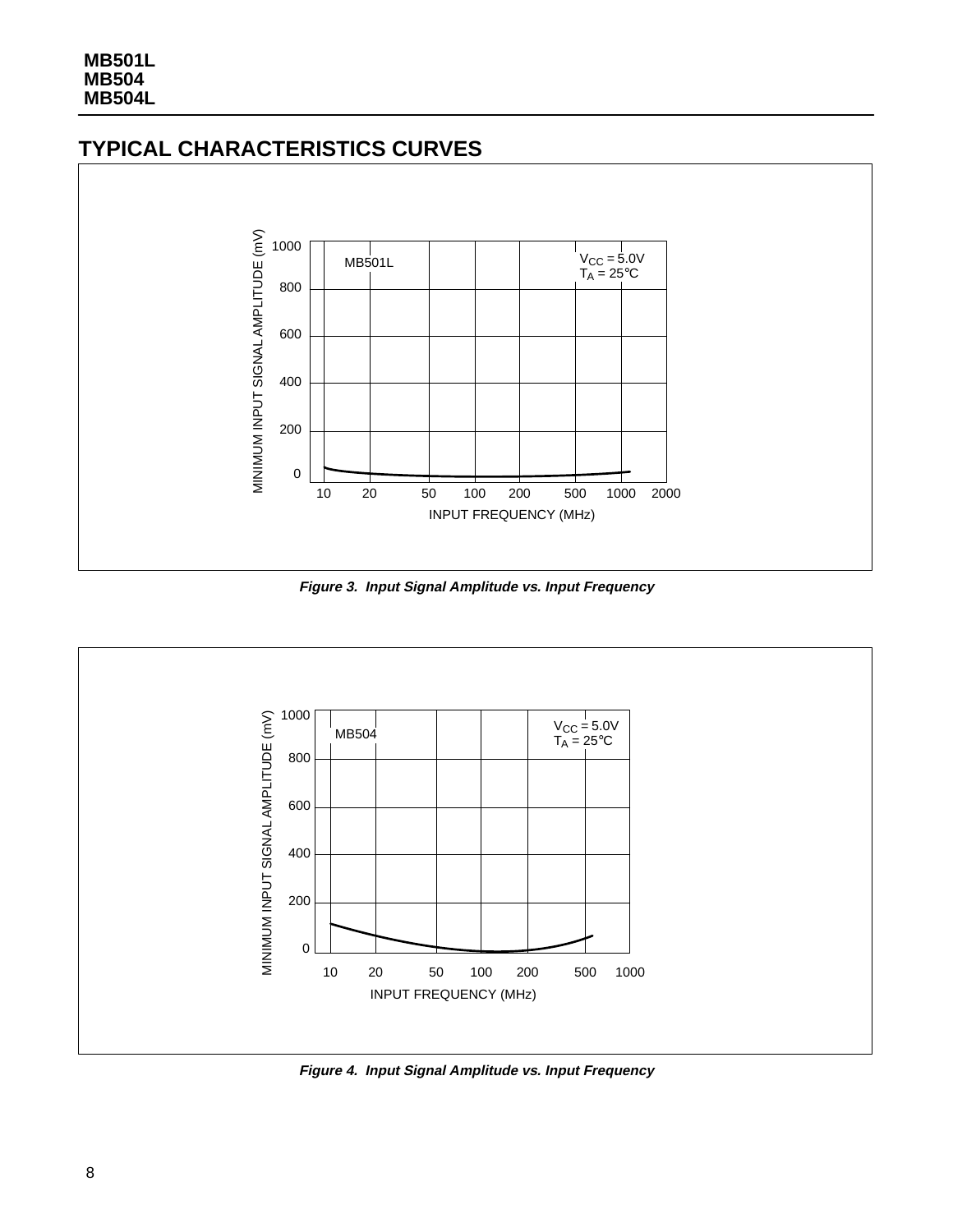

## **TYPICAL CHARACTERISTICS CURVES** (Continued)

**Figure 5. Input Signal Amplitude vs. Input Frequency**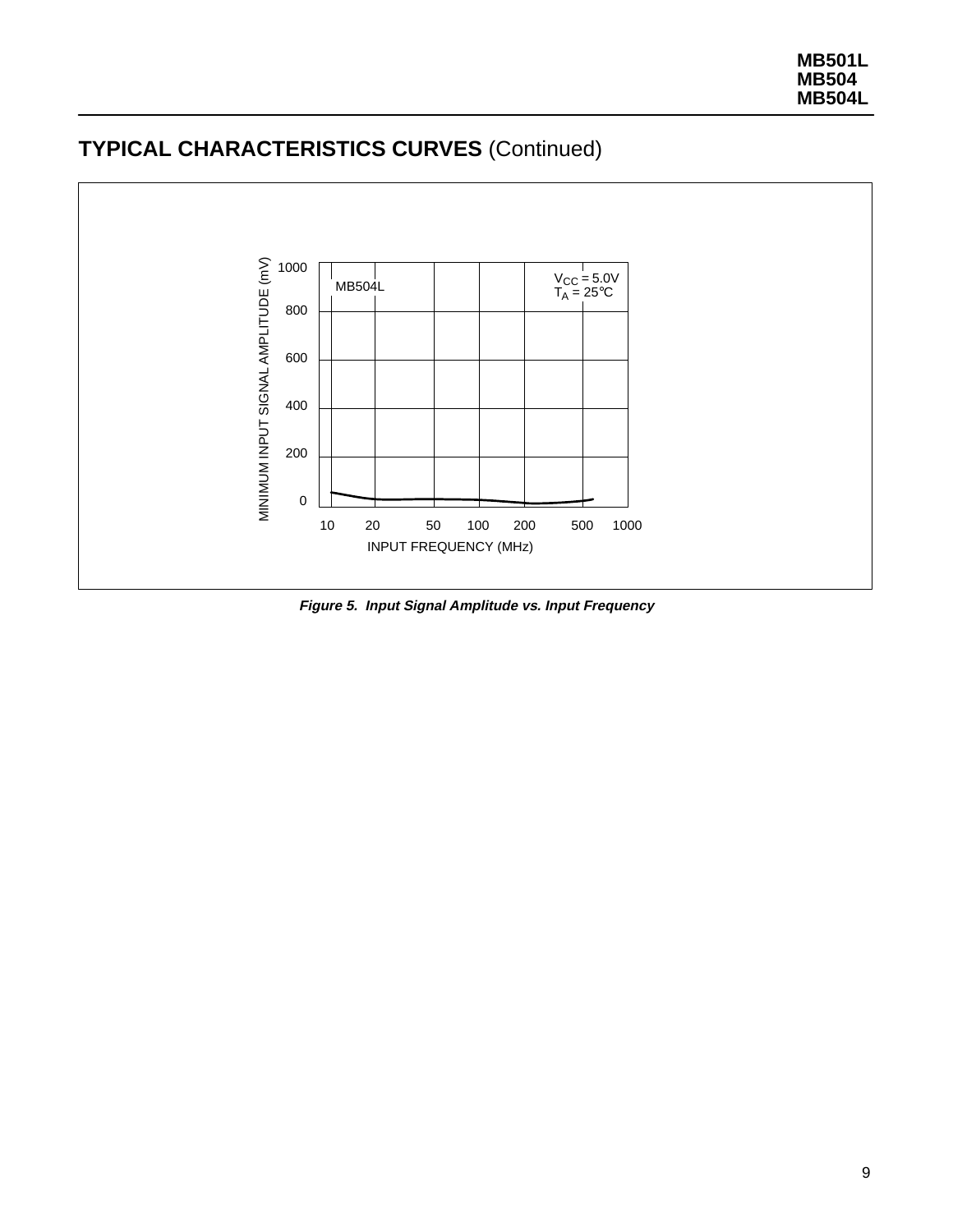

**Figure 6. Typical Application Example**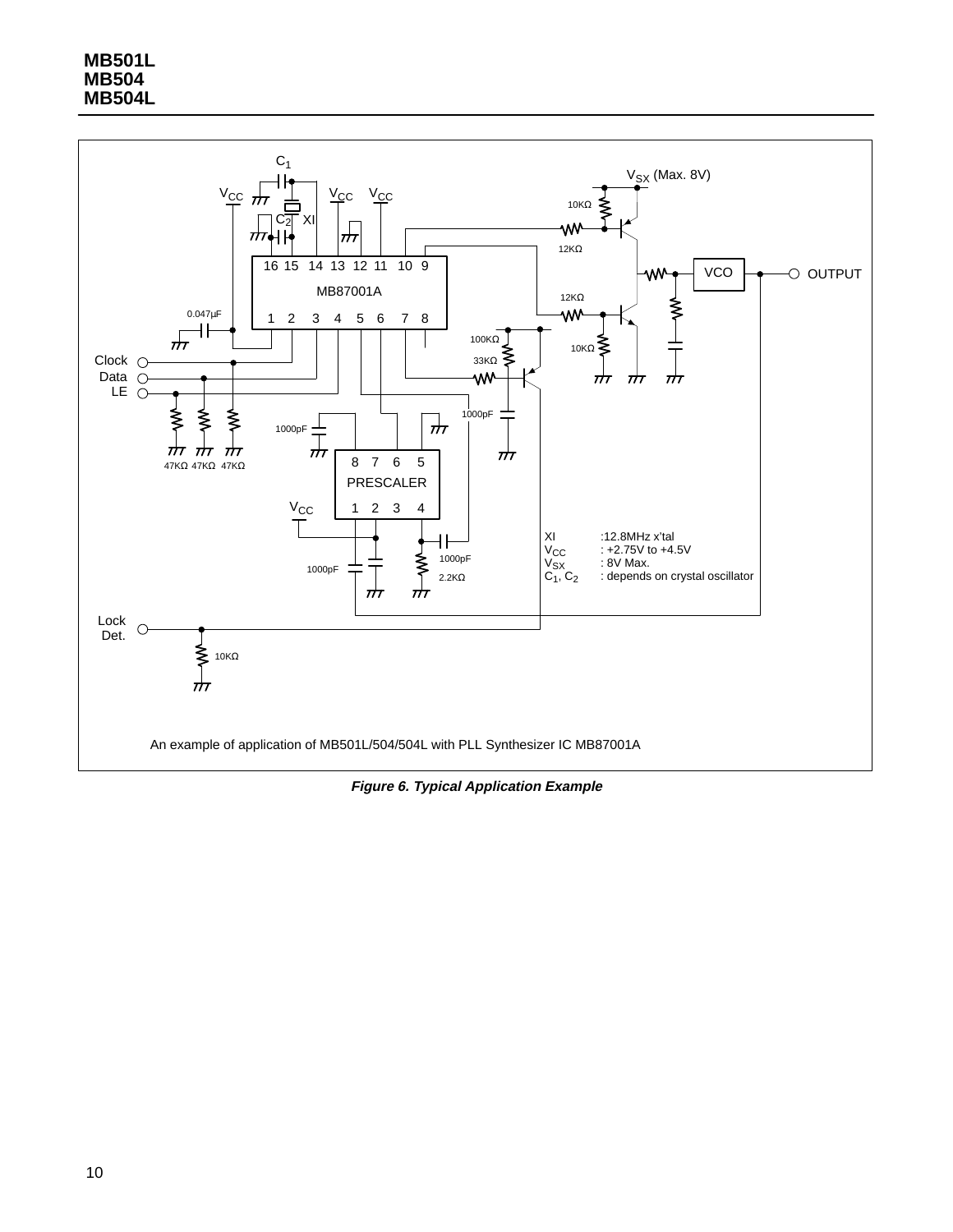## **PACKAGE DIMENSIONS**

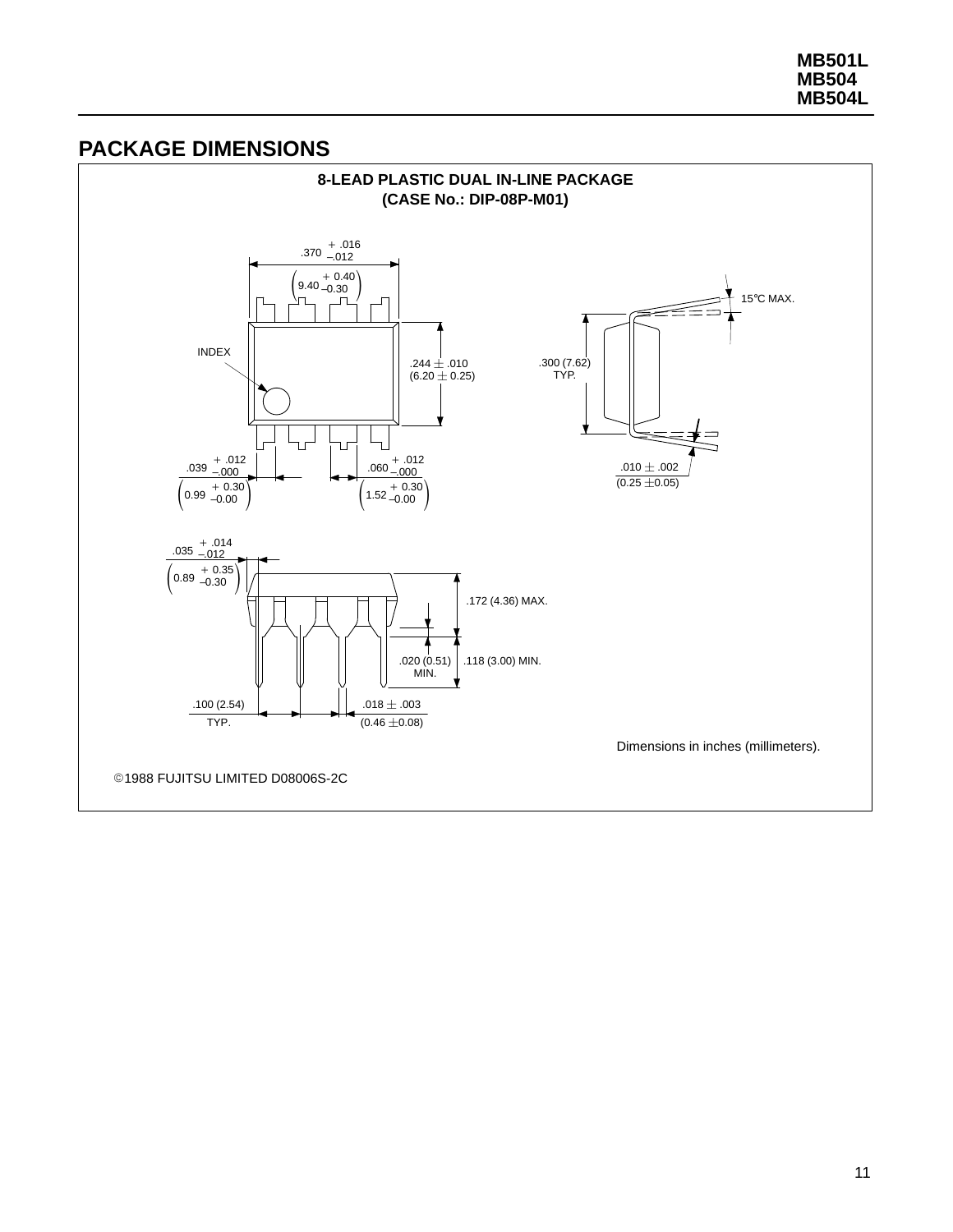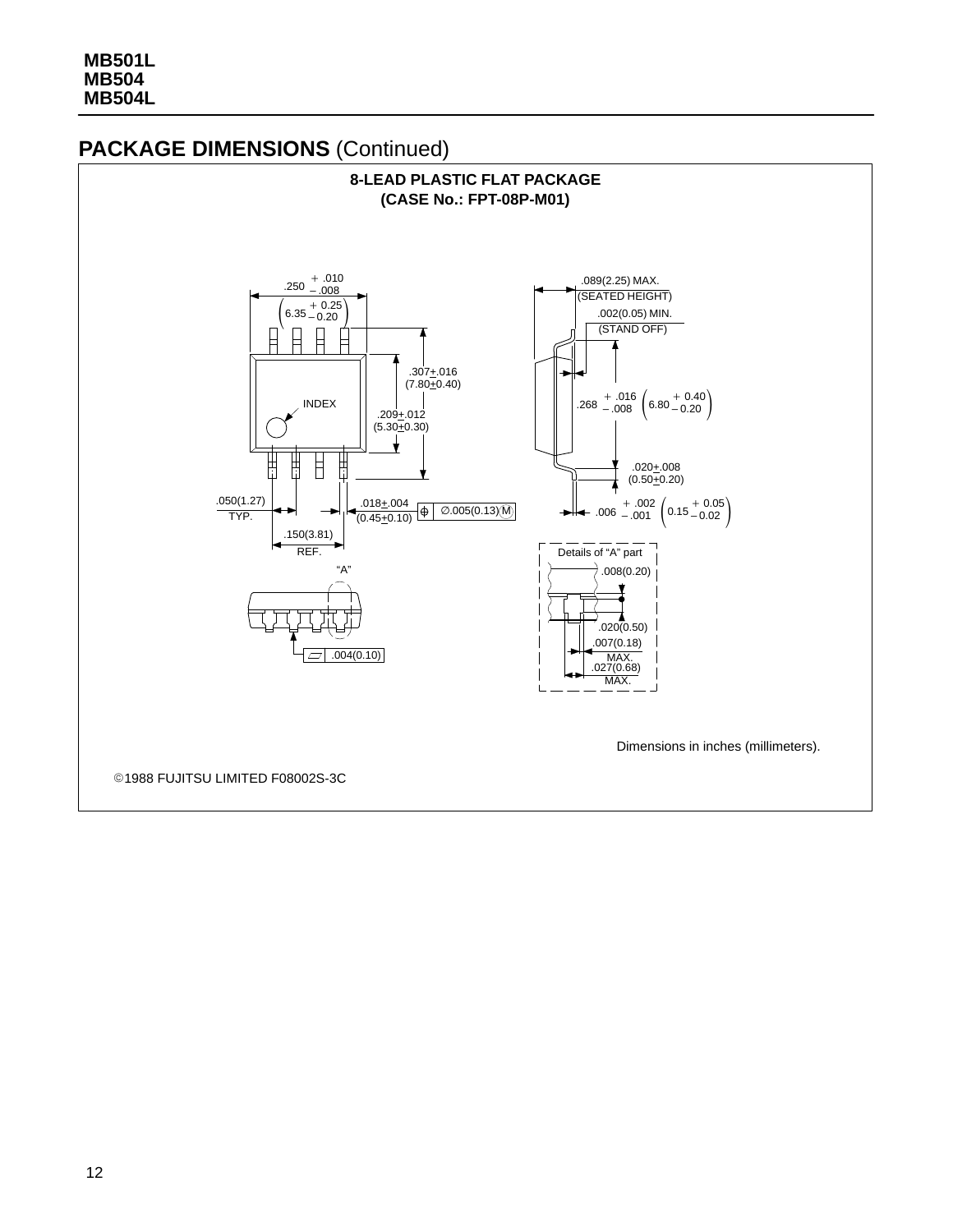#### All Rights Reserved.

Circuit diagrams utilizing Fujitsu products are included as a means of illustrating typical semiconductor applications. Complete information sufficient for construction purposes is not necessarily given.

The information contained in this document has been carefully checked and is believed to be reliable. However, Fujitsu assumes no responsibility for inaccuracies.

The information contained in this document does not convey any license under the copyrights, patent rights or trademarks claimed and owned by Fujitsu.

Fujitsu reserves the right to change products or specifications without notice.

No part of this publication may be copied or reproduced in any form or by any means, or transferred to any third party without prior written consent of Fujitsu.